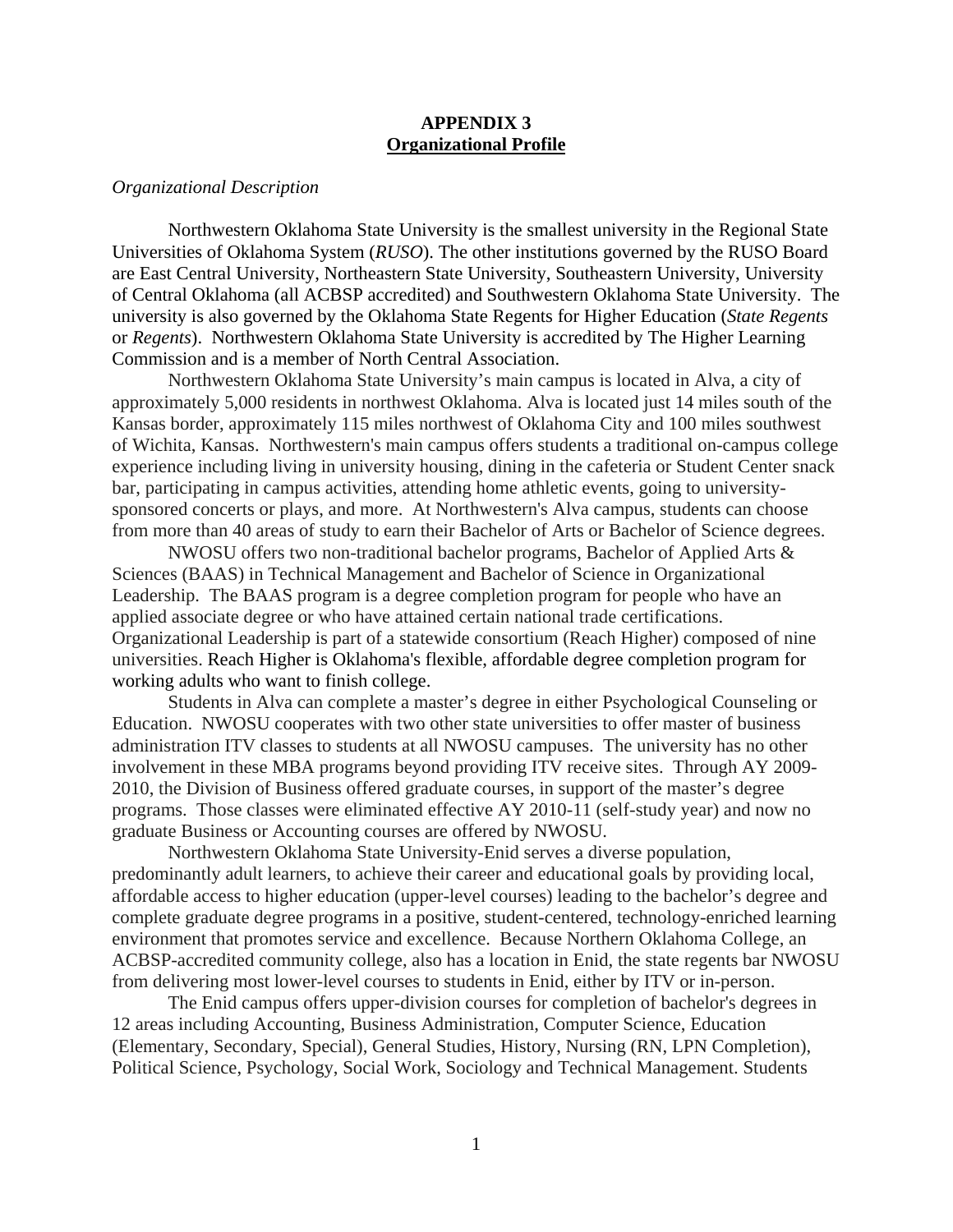may also complete master's degree programs in education and counseling psychology on the Enid campus.

Northwestern Oklahoma State University-Woodward provides convenient access to higher education opportunities to a diverse population, including non-traditional students, to assist them in meeting education and career goals in a supportive environment, and to improve the quality of life in Woodward and the surrounding area. Northwestern dedicated its new building in Woodward in September 2008. It offers students all classes for general education requirements and offers complete undergraduate degrees and master's degree programs in education and counseling psychology.

Students attending classes at Northwestern-Woodward are able to take the same types of undergraduate courses that are available at Northwestern's main campus in Alva. Since there are no restrictions as to the classes taught in Woodward, students can take lower-level and upperlevel classes by ITV or in person.

NWOSU utilizes face-to-face, instructional television, online and blended (hybrid) formats for the delivery of course work in the Business Programs. Taking into consideration the institution's circumstances, only limited, lower-level Business classes are offered in a strictly face-to-face setting in Alva. All upper-level Business classes are offered using a distance format, either ITV, online or blended. The Business faculty is split between Alva and Enid, so ITV classes originate on either campus, depending on the professor assigned to teach the course. Online classes use Blackboard as the platform. Faculty teaching online classes may be located in Alva, Enid or elsewhere.

In Fall 2010 Northwestern Oklahoma State University had 2301 students, of which 2116 were undergraduates. One thousand eight hundred and eleven (1811) of the students (79%) were from Oklahoma. Approximately 10% of students were from the neighboring states of Kansas or Texas. Female students comprised approximately 56.2% of the student body, with males comprising almost 44%. Nearly three out of four students (74.6%) were considered traditional students. Almost seventy-six percent (76%) of the students were white. Black, Hispanic and Native American students constituted approximately fifteen percent (15.3%) of the student body (each classification accounted for approximately 5-6%). Asian Americans and international students accounted for less than three percent  $(2.4\%)$ .<sup>1</sup>

 Business Programs in Fall 2010 accounted for more majors and more credit hour production than any other discipline or division/department at NWOSU. The Business Administration major had more students (246) than the second largest division/department (Education 204 among three majors). In all there were 339 students in a Business program/major (Accounting, Business Administration, Organizational Leadership and Technical Management). The Accounting major, with 82 students, was the 7th largest of the university's 39 listed majors.

The typical Business student at NWOSU is more likely to be older, male and a minority than the typical NWOSU student. As stated above, slightly more than 56% of the university's students are women. In Business the percentage of female majors is slightly lower at 55.8%. Approximately 22.1% of the Business majors qualify as minorities compared to just under 17.8% of the overall student body would be so classified.

The NWOSU faculty consists of 91 full-time faculty members, 48 females and 43 males. Just under half of the full-time faculty has a doctorate. Twenty-one (21) people hold the rank of

 $\overline{a}$ 

<sup>&</sup>lt;sup>1</sup> Source for all demographic data is Northwestern Oklahoma State University 2010 Factbook available at http://www.nwosu.edu/Websites/NWOSU/Images/Forms-Docs/factbook.pdf.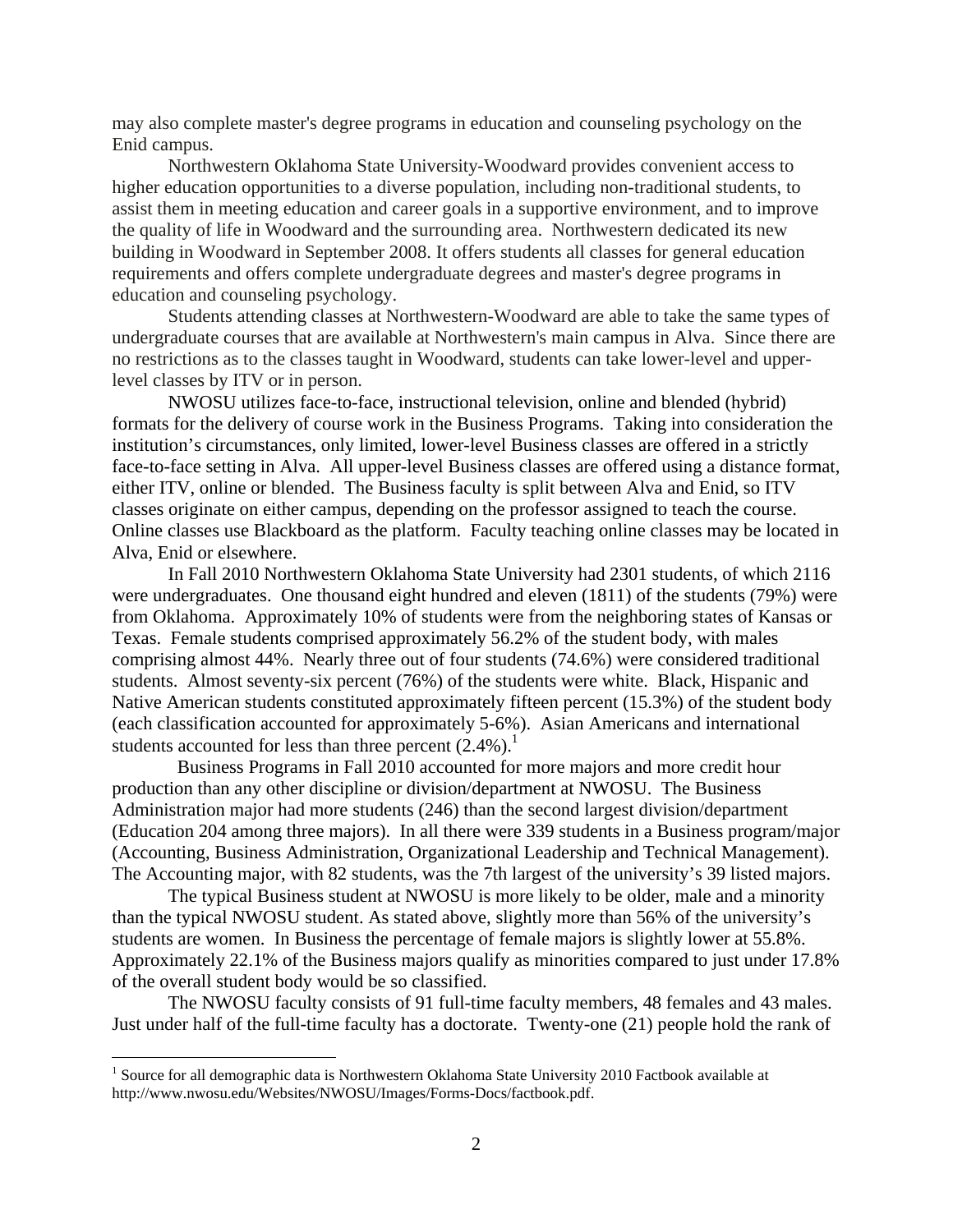full professor, all with doctorates. All but one of the 16 associate professors has a doctorate. Eight (8) of the 13 assistant professors have a doctorate degree. The remaining 41 full-time faculty members hold the rank of instructor with only one holding a doctorate.

The Business faculty consisted of ten full-time faculty members during the self-study year, seven males and three females. Six of the faculty members have doctorates, two out-offield. The four other faculty members were in doctorate programs during the self-study year. One faculty member is Asian and the remaining nine Business faculty members are Caucasian.

The Business Programs have extensively used adjunct faculty, delivering approximately one-third of the courses. Historically, many of these individuals had master's degrees from NWOSU. Due to the rural nature of the communities in which NWOSU operates, the pool of potential adjunct faculty is limited. Starting in AY 2009-10, the Division of Business used adjunct faculty from around the country, in addition to several people already teaching part-time at NWOSU.

The Division of Business has a fulltime secretary based in Alva. The Division also uses student workers in Alva and Enid to assist faculty.

The Division of Business is housed in Jesse Dunn Hall on the Alva campus. Six of the full-time faculty members and the division secretary have offices in Jesse Dunn. The other four faculty members have offices on Enid campus.

On each campus, two ITV classrooms are used extensively for the broadcast/delivery of the Business classes. These rooms use Polycom technology to broadcast to the other campuses. Classes can originate in almost any ITV room on any campus. These classrooms are equipped with smart boards, document cameras, and computers (with Internet access) to aid the professor in teaching the class. There is two-way video and audio communications.

Each campus has a computer lab for the students to use. Certain labs are dedicated to classes, while other labs are primarily for student use outside of class. The university library has locations on all three campuses.

The Business Programs at Northwestern Oklahoma State University identify several stakeholders; among them are business students, regional businesses and the regional population. These stakeholder groups certainly have similar, but not identical, expectations for the Business Programs.

For the most part, our students do not plan to leave the northwestern region of Oklahoma. However, we do have students who are looking to move to larger cities in the state or to other parts of the country. We have a few international students majoring in Business Administration or Accounting who plan to return to their native country upon completion of their degree. To meet the needs of these students, NWOSU must provide a traditional business education with indepth knowledge of one or more disciplines that will allow our graduates to successfully compete with graduates from other institutions.

Regional businesses tend to be small businesses, many family-owned. These stakeholders expect NWOSU to be teaching business students about small business. They expect a business graduate to be well-versed in the various business disciplines, as the graduates will have to be multi-faceted to be successful in small business.

The people who live in the region not only want graduates who are knowledgeable in business, but they also want graduates who will contribute to the economic and social well-being of the region. This means that NWOSU, in addition to assuring the students are competent in business matters, must instill in our graduates a sense of ethical behavior, entrepreneurship and community involvement.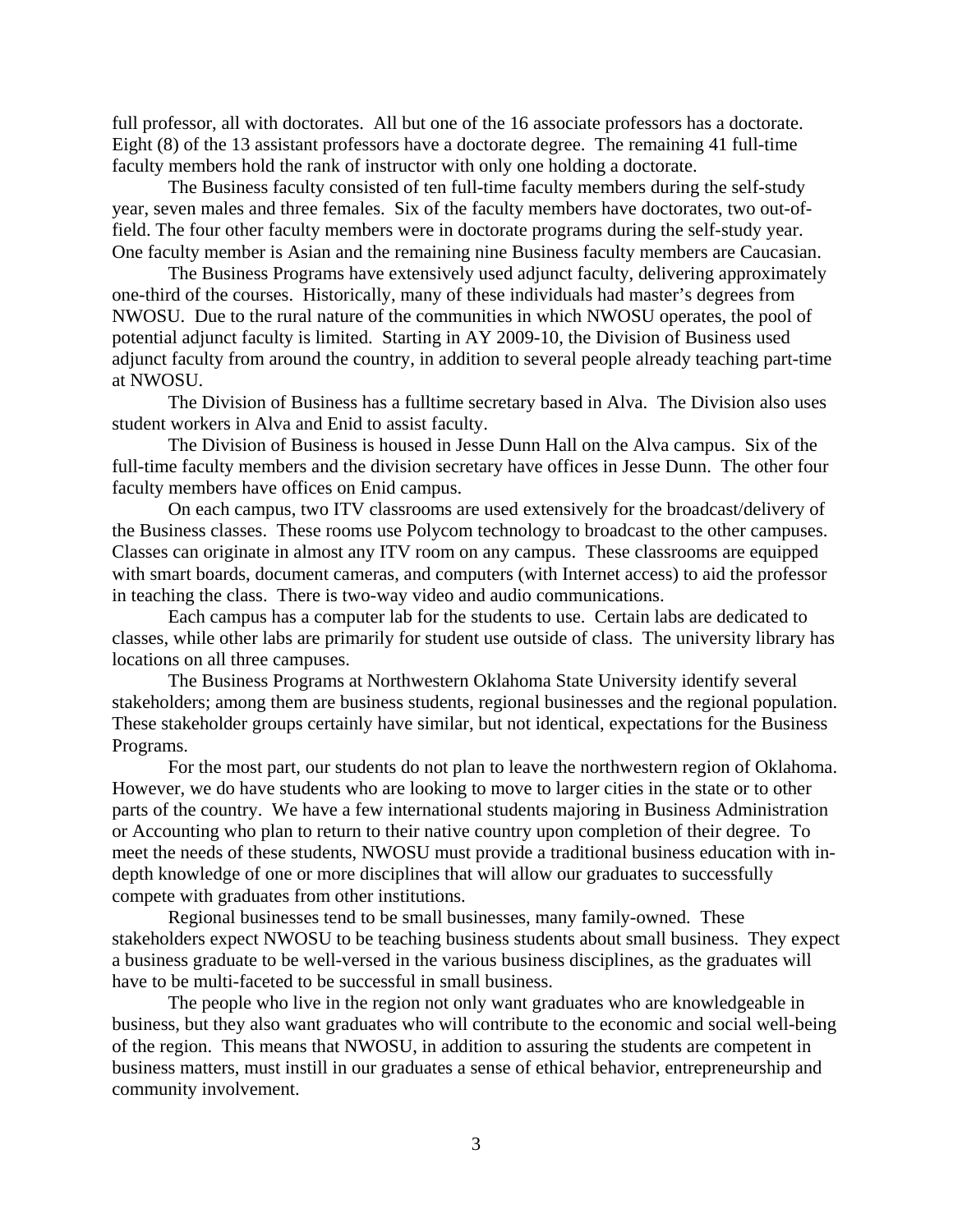The Business faculty has engaged in many activities to maintain connection with these constituencies. One strength of the Business Programs at NWOSU is the relationship between faculty and students. This allows the faculty to understand the expectations that students have regarding their education. In order to gauge expectations from the community and regional businesses, the Division has established an advisory board comprised of business leaders and professionals. The advisory board meets at least once a semester with the faculty to provide their observations and recommendations. Also, Business faculty members belong to local chambers of commerce in our region to strengthen the ties and communication with those business communities.

The university sees the RUSO schools as primary competitors for resources and students. Of the RUSO universities, NWOSU competes most with Southwestern Oklahoma State University for students. To a lesser extent our university directly competes with East Central University and the University of Central Oklahoma for students.

In the Enid area Northwestern has two primary competitors, Northern Oklahoma College, a community college, and Oklahoma State University (OSU). The state regents do not allow Northwestern to teach lower-level courses in Enid, unless Northern Oklahoma College does not offer the course. OSU actively recruits from Northern Oklahoma College. NWOSU created the Bridge Scholarship Program to attract Northern Oklahoma College students. This has helped with recruitment from Northern Oklahoma College.

The university draws students from Kansas. In regard to those students we compete with several community colleges in southern Kansas. We also compete with 4-year state universities such as Ft. Hays State University, Emporia State University and Wichita State University.

Historically, NWOSU has been able to attract students because of smallness. We are a small university in a small community with small class size. Many of our students are attracted to a small university as they attended small high schools in this region. These students tend to want to live in a small, rural community for school. This explains our success in recruiting students from this region. It also explains the attraction to NWOSU by high school students wanting to participate in rodeo at the college level. NWOSU's rodeo team attracts students from as far away as Florida and Maryland.

Another factor that has made NWOSU successful in attracting students is the low cost of attendance. In regard to tuition, NWOSU has one of the lowest tuition rates for public, regional universities in the southwest United States. It has the lowest cost for room and board in the country. These factors combine to make NWOSU a great value for students.

According to *U.S. News and World Report*, Northwestern Oklahoma State University is the highest ranked public, regional university in Oklahoma. NWOSU was the only Oklahoma regional university to make the third tier ranking in the magazine's evaluation. NWOSU ranks among the top 10 nationally in lowest average student debt upon graduation.

The Business faculty at Northwestern Oklahoma State University is engaged with students. The faculty takes an active role in student retention. Class sizes are usually 20-40 students in Business classes at NWOSU. These factors result in students getting to personally know their professors.

The Division of Business Vision Statement is attached as Appendix 4. The Values Statement for the Division of Business is attached as Appendix 5.